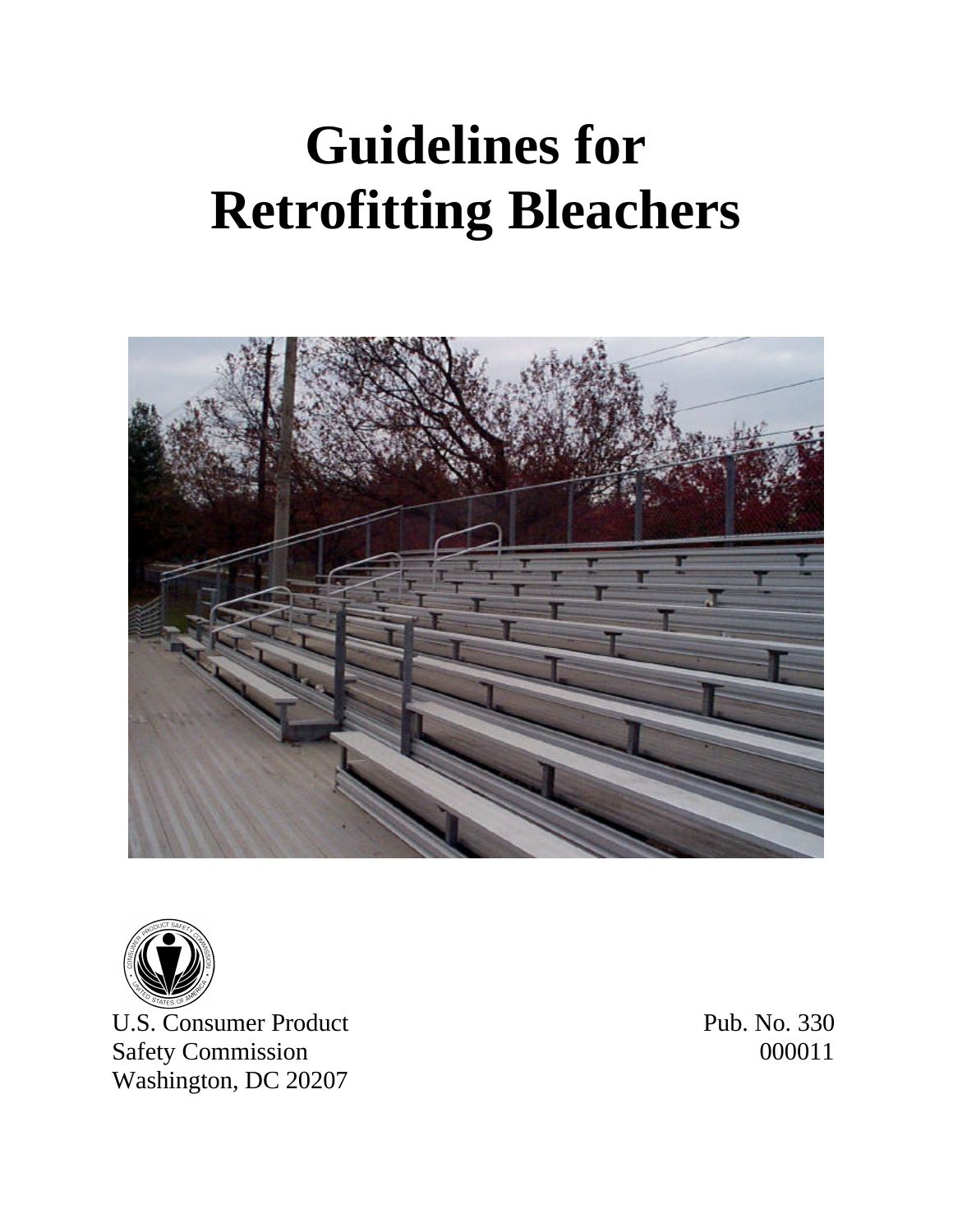

UNITED STATES **CONSUMER PRODUCT SAFETY COMMISSION** WASHINGTON, DC 20207

Dear Colleague:

We use bleachers for viewing sporting events, graduations, parades and many other activities. Unfortunately, each year thousands of people, many of them young children, are seriously injured in falls from bleachers.

Bleachers should be as safe as possible. CPSC created these retrofitting guidelines to help identify and eliminate those features that present a fall hazard. The guidelines can be used by facility owners and operators, including school officials and parks and recreation personnel, as well as manufacturers, designers, inspectors, and regulatory officials.

They can also be used by members of the public who are concerned about bleacher safety. While some of the information in the guidelines is technical, much of it is of general interest and will be helpful to those concerned with promoting greater safety at public facilities.

Let's work together to make America's bleachers as safe as we can.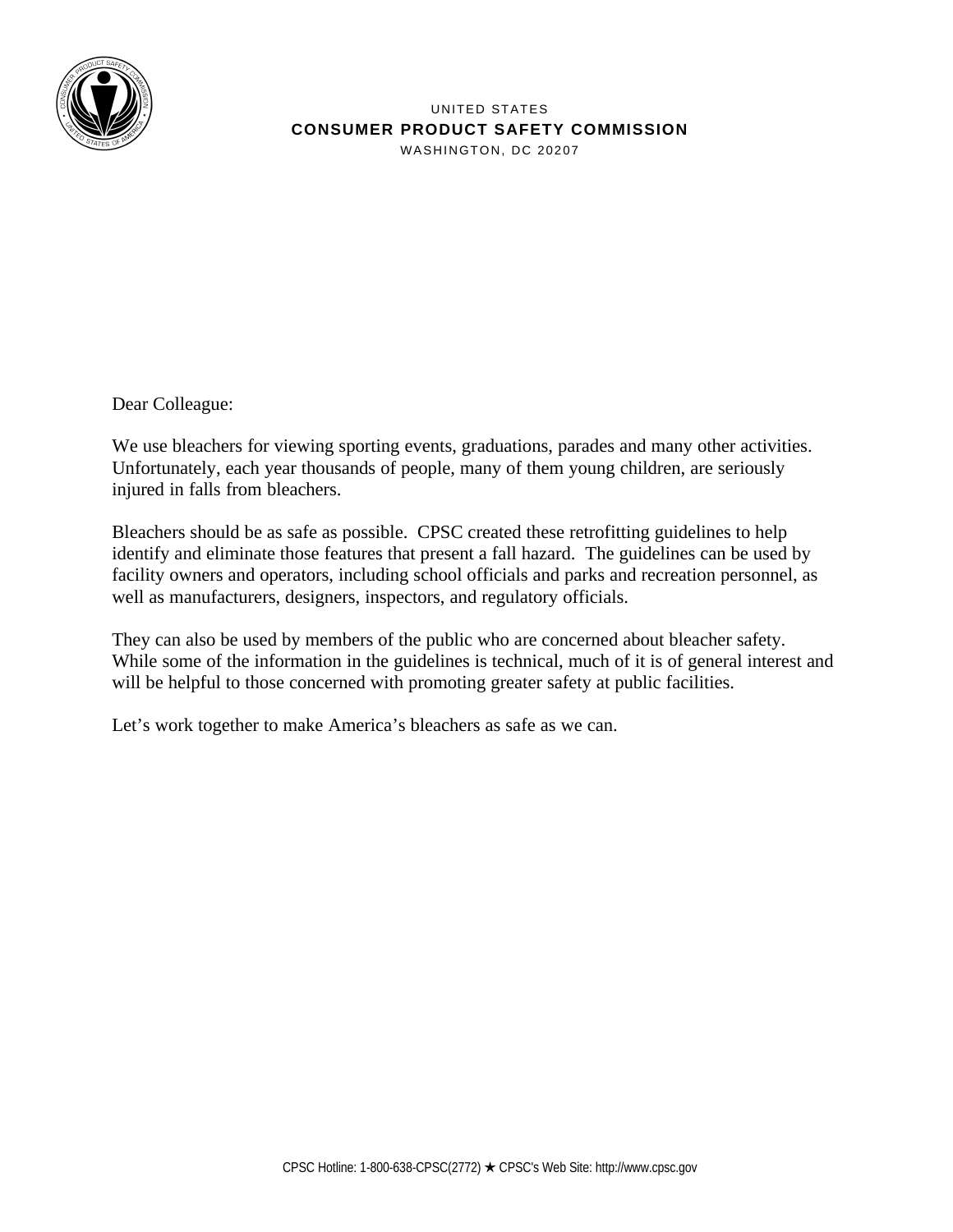# **CONTENTS**

|  |                                                         | $\overline{2}$ |
|--|---------------------------------------------------------|----------------|
|  |                                                         | $\overline{2}$ |
|  |                                                         | $\overline{2}$ |
|  |                                                         | 3              |
|  |                                                         | 4              |
|  |                                                         | $\overline{4}$ |
|  |                                                         | 5              |
|  |                                                         | 6              |
|  | 2.4 Rationale for Guardrail and Opening Recommendations | 6              |
|  |                                                         |                |
|  |                                                         |                |
|  |                                                         | 7              |
|  |                                                         | 8              |
|  |                                                         | 9              |
|  |                                                         | 9              |
|  |                                                         | 10             |

#### **APPENDIX**

| An Overview of Current Code and Standard Requirements for Guardrails and Openings |    |
|-----------------------------------------------------------------------------------|----|
|                                                                                   | 12 |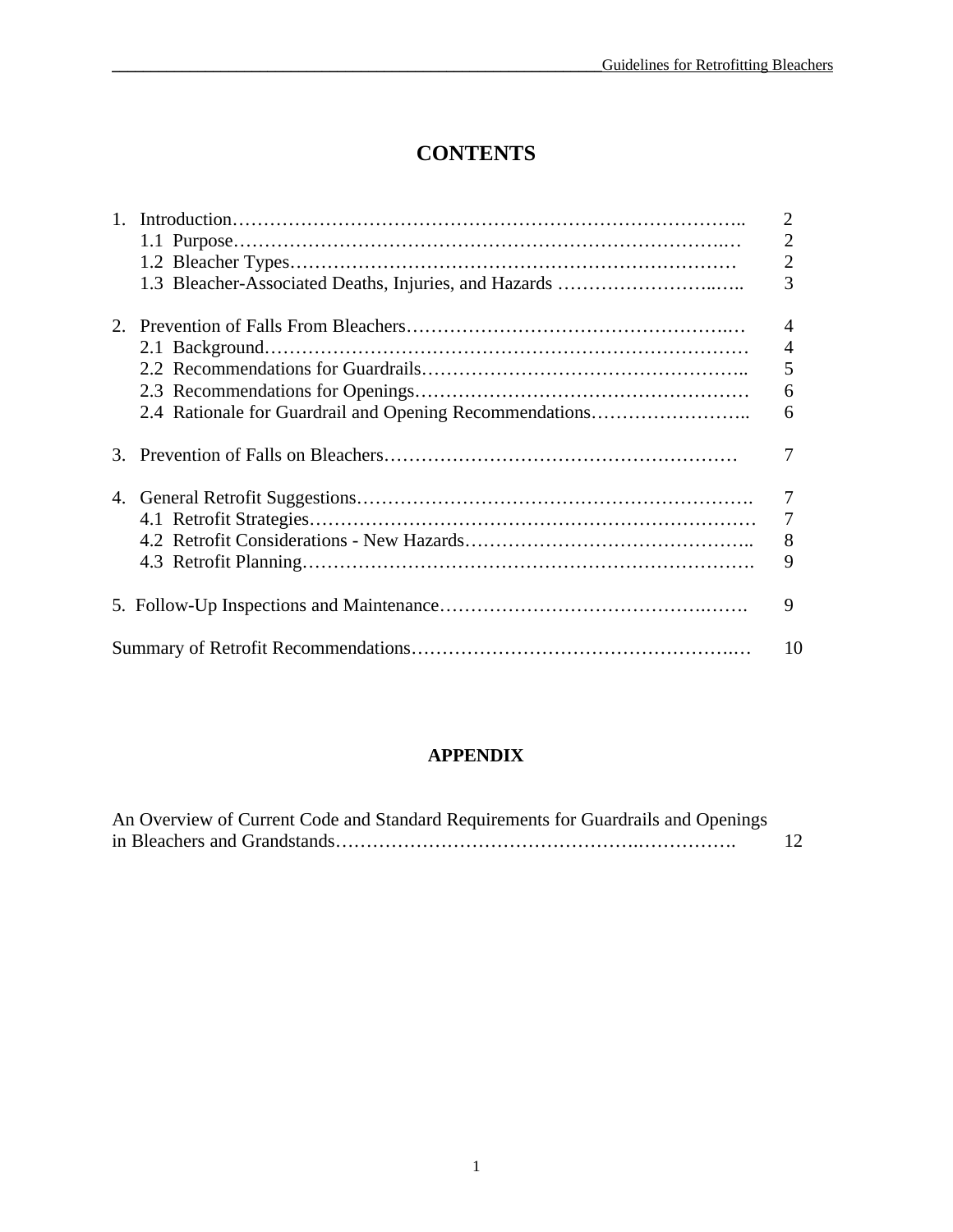# **1. Introduction**

## **1.1 Purpose**

These guidelines provide recommendations for retrofitting bleachers to prevent falls from the bleachers. They are appropriate for use by facility owners and operators, including school officials and parks and recreation personnel, as well as manufacturers, designers, inspectors, and regulatory officials. They can be used by anyone concerned with safety while using bleachers.

These guidelines were developed by the U.S. Consumer Product Safety Commission (CPSC) in response to recommendations made at a Roundtable on Bleachers and Grandstands that was held on December 8, 1999 at CPSC. This Roundtable included consumers as well as representatives from industry and government. It was convened in response to tragedies in which two children were fatally injured and five children were severely injured due to falls from bleachers in 1998 and 1999.

The CPSC has issued these guidelines as recommendations; they are not intended as a CPSC standard or mandatory requirement. The Commission believes that, if implemented, the safety features that are recommended in these guidelines will help make bleachers safer. However, there may be other methods proposed by a professional engineer, registered architect, or qualified bleacher product and service firm that, although not presented here, may perform equally well. Also, the option of replacing bleachers as opposed to retrofitting should always be considered.

## **1.2 Bleacher Types**

Bleachers are structures that provide tiered or stepped seating, generally without backrests, that come in various configurations and sizes. They generally fit into one of four categories: permanent/stationary, portable/movable, telescopic/folding, and temporary. Figures 1, 2, and 3 are photos of permanent, portable, and telescopic bleachers, respectively. Temporary bleachers are typically stored in pieces and are intended for use only during specific events, such as circuses, golf tournaments, and parades. These guidelines apply to all four categories of bleachers.



**Figure 1: Permanent bleachers Figure 2: Portable bleachers**

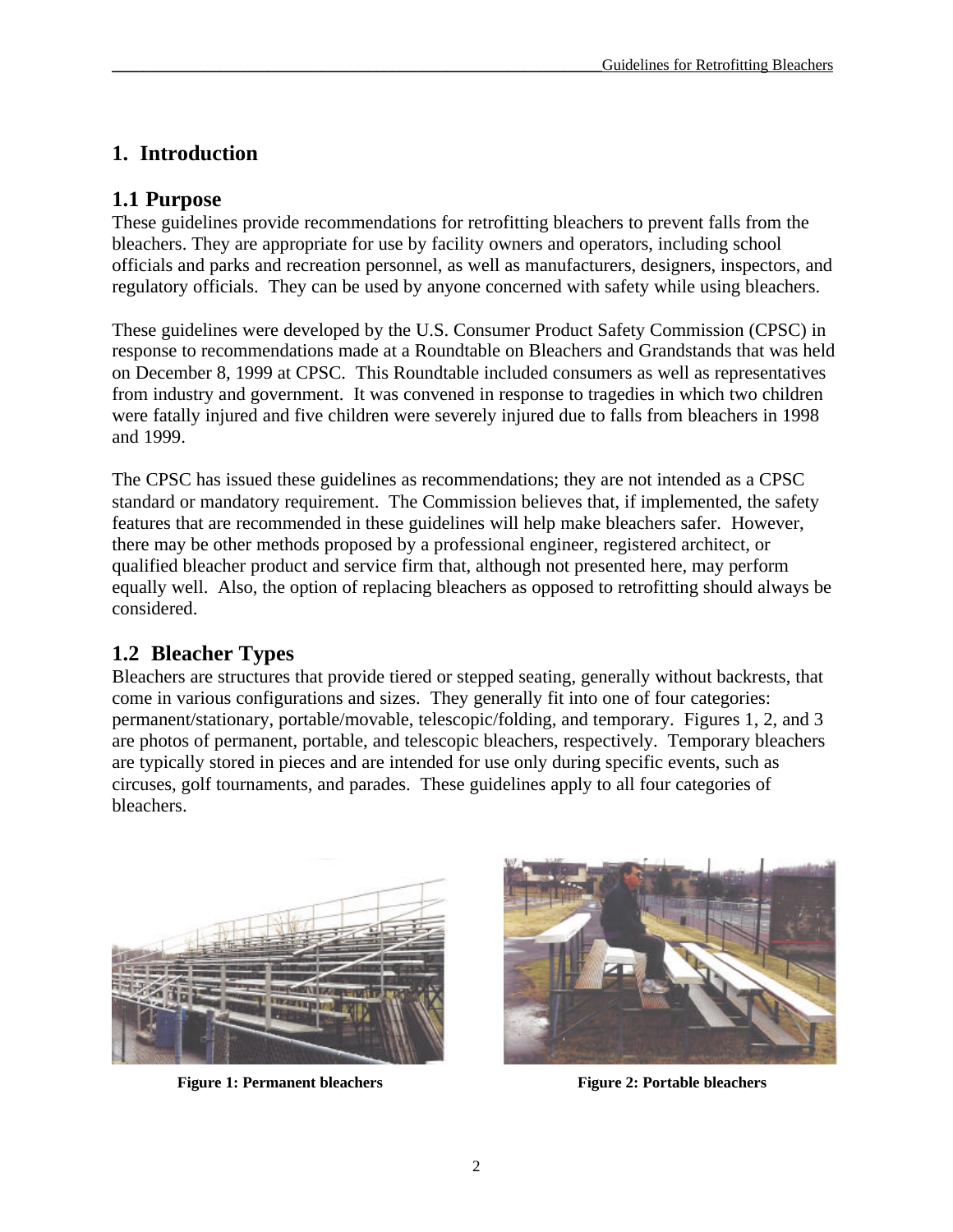

**Figure 3: Telescopic bleachers (open and closed positions)**

## **1.3 Bleacher-Associated Deaths, Injuries, and Hazards**

The CPSC is aware of 10 deaths that involved falls from bleachers from 1980 through 1999. Of these 10 deaths, four were children under the age of 15. Two of these occurred in 1999. In one of these cases, a 6-year-old child fell from the bleachers through a 13-inch opening between the footboard and seatboard. In the other case, a 3-year-old child fell through an opening in the guardrail.

From 1991 through 1999, there was an annual average of 19,100 bleacher-associated injuries treated in emergency rooms (ER). Data from 1999 were examined in more detail. In 1999, there were an estimated 22,100 bleacher-associated injuries treated in ERs. Approximately 6,100 of these injuries were a result of the person falling from, or through, bleachers, onto the surface below. Approximately 4,910 of these falls involved children under the age of 15.

Falls from bleachers can occur when guardrails are missing from the backs or open sides of the bleachers. Falls from bleachers can also occur when there are openings between components in the seating and guardrails that are big enough to permit a person to pass through them. These openings can exist in the following areas (and are shown in Figure 4): (1) between components of the guardrail, (2) between components of the seating, such as between the footboard and seatboard, and (3) between the bottom rail of the guardrail and the footboard or seatboard. These guidelines provide recommendations to prevent these falls.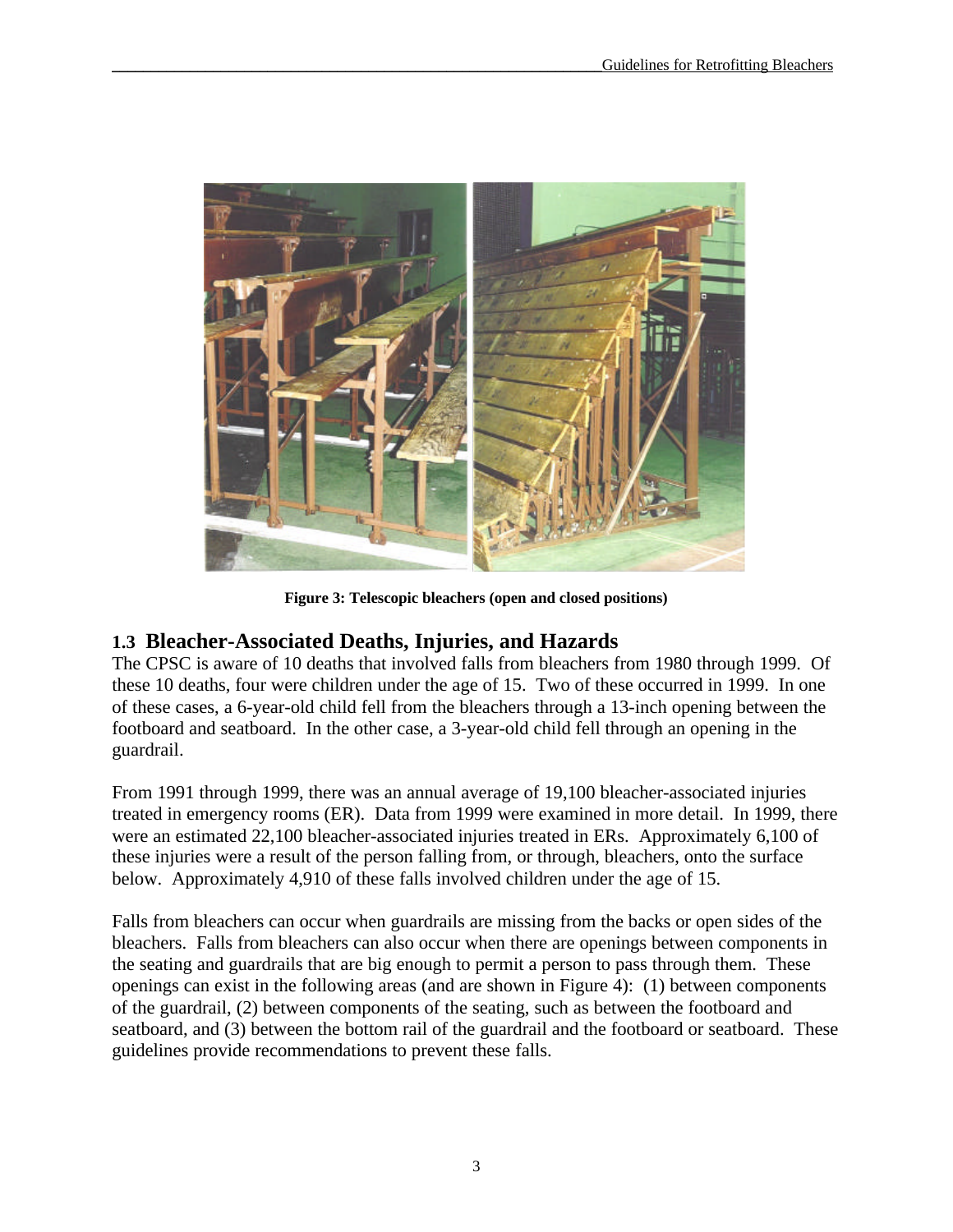

**Figure 4: Inadequate guardrails and openings that permit falls from bleachers**

Bleachers can pose other potential hazards. Collapse of bleachers, particularly manually-operated telescopic bleachers, can occur if the bleachers are not operated properly. Falls on bleachers can occur when there are missing or inadequate components that assist in access and egress, such as aisles, handrails, and non-skid surfaces. These guidelines are primarily intended to address the prevention of falls from bleachers; however, some attention is also given to the prevention of falls on bleachers.

## **2. Prevention of Falls From Bleachers**

## **2.1 Background**

Many of the bleachers in facilities today pose a fall hazard, especially to children, in part because these bleachers may have been built and installed when the building codes did not require guardrails and allowed openings that were big enough to permit a child to fall through them. Moreover, when a jurisdiction adopts a new building code, existing bleachers are typically not required to comply because most codes do not have provisions for existing structures that would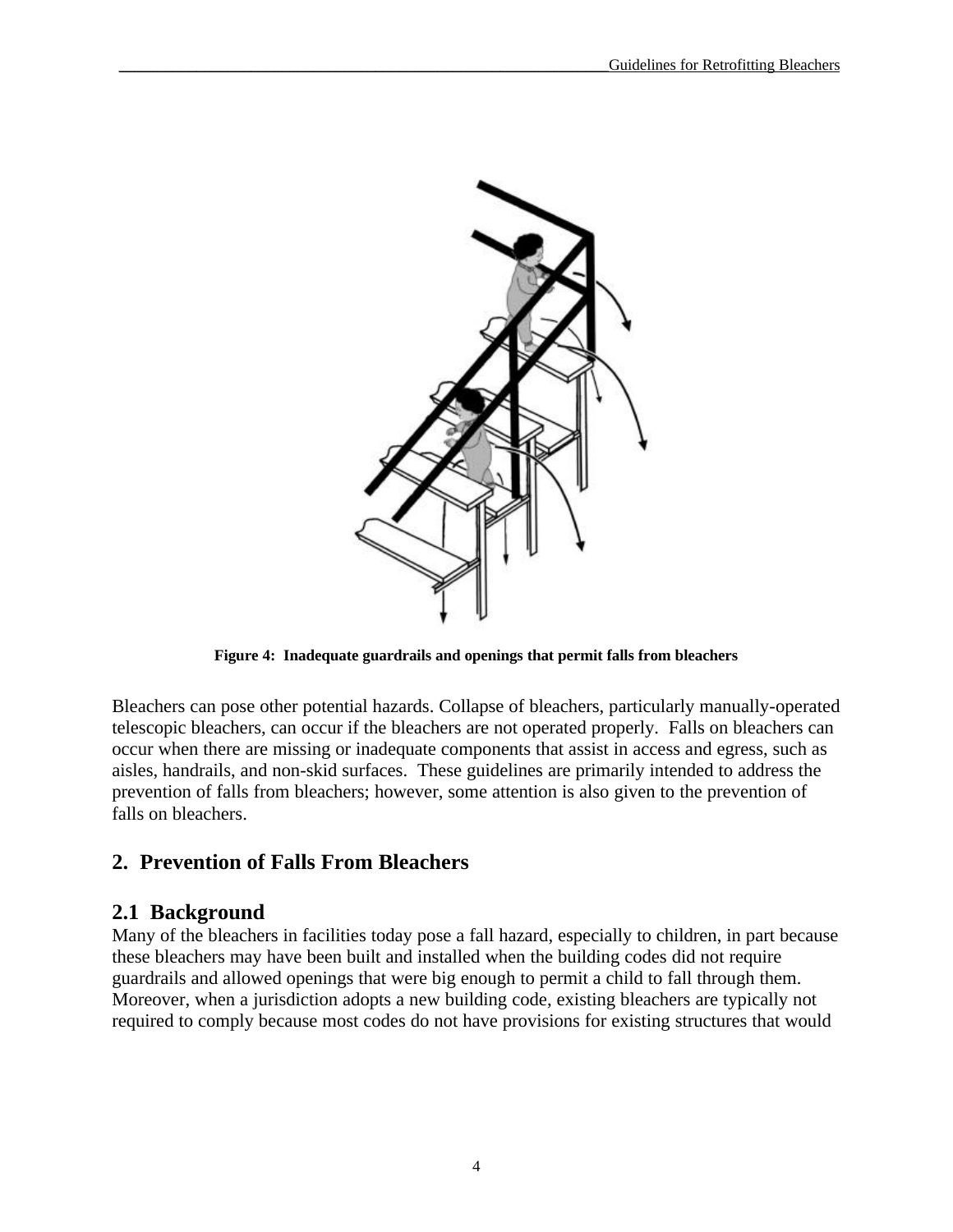enable the code to be applied retroactively.<sup>1</sup> An overview of the relevant requirements for guardrails and openings in the current codes and standards is given in the Appendix.

To prevent falls from bleachers, CPSC recommends that guardrails and openings meet the recommendations identified below. The rationale for these recommendations is also given.

## **2.2 Recommendations for Guardrails**

 $\overline{a}$ 

Guardrails are barriers that surround elevated surfaces. To prevent falls from these surfaces, a child should not be able to pass under or through the components of a guardrail. It is also important that guardrails be designed so that they do not encourage young children to climb them.

- Guardrails should be present on the backs and portions of the open ends of bleachers where the footboard, seatboard, or aisle is 30 inches or more above the floor or ground below. See Figure 5. Bleachers with the top row nominally 30 inches above the ground may be exempt from this recommendation.
- The top surface of the guardrail should be at least 42 inches above the leading edge of the footboard, seatboard, or aisle, whichever is adjacent. When bleachers are used adjacent to a wall that is at least as high as the recommended guardrail height, the guardrail is not necessary if a 4-inch diameter sphere fails to pass between the bleachers and the wall.
- Any opening between components of the guardrail or under the guardrail should prevent passage of a 4-inch sphere.
- To discourage climbing on guardrails, guardrails should be designed in one of three ways:
	- 1. Use only vertical members as in-fill between the top and bottom rails.
	- 2. If there are openings in the in-fill that could provide a foothold for climbing, the widest measurement of the opening where the foot could rest should be limited to a maximum of 1.75 inches. Opening patterns that provide a ladder effect should be avoided.
	- 3. Where visibility would not be significantly impaired, use solid members.

<sup>&</sup>lt;sup>1</sup> The exception to this is the National Fire Protection Association 101 Life Safety Code 2000 Edition which has provisions for existing bleachers.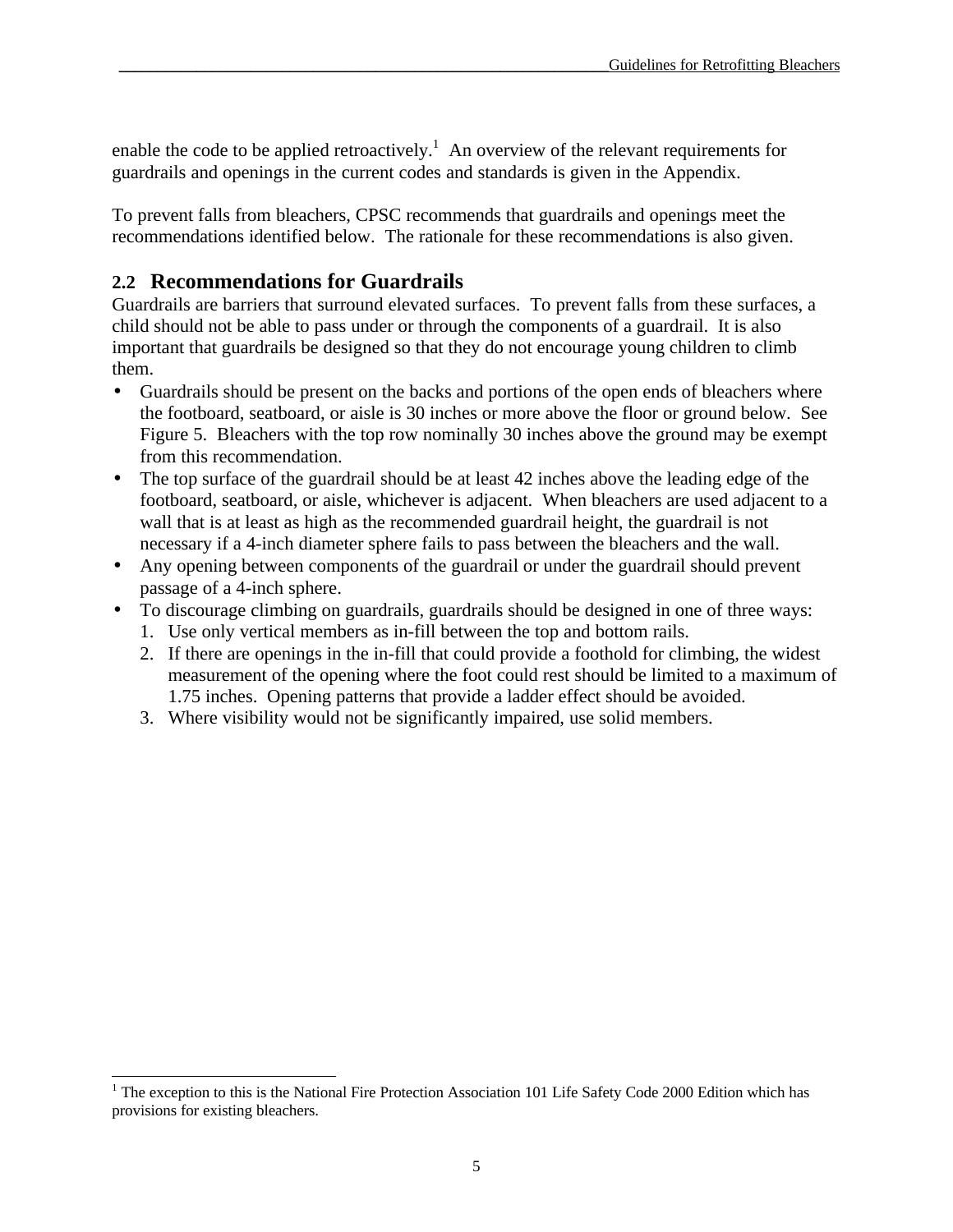

**Figure 5: Recommendations for retrofitting guardrails and rigid components on bleachers where the top row exceeds a nominal 30-inch height above the ground.**

## **2.3 Recommendations for Openings**

In addition to limiting the size of openings in and under the guardrails as described above, CPSC also recommends (also see Figure 5):

• Any opening between the components in the seating, such as between the footboard, seatboard, and riser, should prevent passage of a 4-inch sphere where the footboard is 30 inches or more above the ground and where the opening would permit a fall of 30 inches or more.

## **2.4 Rationale for Guardrail and Opening Recommendations**

The 30-inch surface height recommendation for limiting openings as well as having guardrails is based on the severity of injuries that can be sustained when a fall occurs from this height. The 42-inch rail height recommendation is intended to prevent inadvertent falls over the railings by all but the tallest 1% of adults. The 4-inch opening recommendation is based on anthropometric data showing that 95% of all children 4 months of age and older would be prevented from completely passing through a 4-inch opening. The 1.75-inch measurement for openings in guardrail in-fill is based on the foot width of a young child and is intended to reduce the potential to gain a foothold.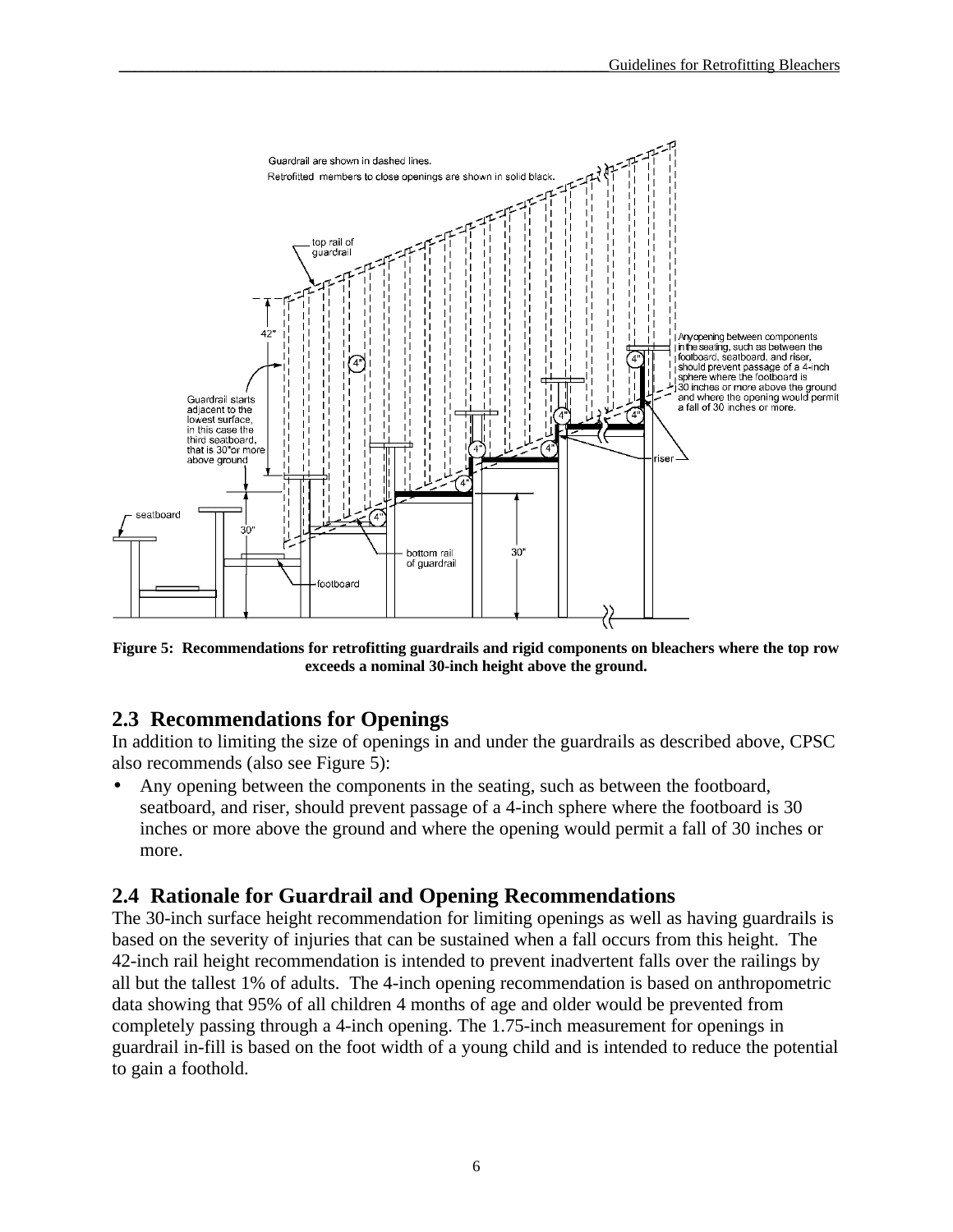# **3.0 Prevention of Falls on Bleachers**

Although these guidelines primarily focus on preventing the hazard of falls from bleachers, the prevention of falls on bleachers is important and should not be ignored when retrofitting is being considered. Falls on bleachers likely occur when there are missing or inadequate components that assist in access and egress, such as aisles, handrails, and non-skid surfaces. Many older bleachers do not have these features, yet they are important in aiding people to move safely about on bleachers. Where feasible, they should be incorporated into any retrofit project. Consult with licensed professionals or qualified bleacher firms to learn more about aisles, handrails, surfacing, and other features that should be considered to reduce the hazard of falls on bleachers. Also, consult your local building official to determine the characteristics of these features that may be in the governing building code.

# **4.0 General Retrofit Suggestions**

## **4.1 Retrofit Strategies**

Figures 6 and 7 depict the bleachers shown in Figure 4 after being retrofitted in order to satisfy the recommendations made for guardrails and openings. Figure 6 shows the preferable method of guardrail construction, which has only vertical components between the top and bottom rails. The vertical rails are spaced to prevent passage of a 4-inch sphere. Figure 7 shows guardrails that have been retrofitted with chain link fencing attached to the existing railings. If chain link fencing is used on guardrails, CPSC recommends only using chain link fencing which has a mesh size of 1.25-inch square or less, shown in Figure 8, so that the widest measurement of the openings measures 1.75 inches or less. This will discourage climbing by young children.

CPSC recommends use of rigid materials, such as aluminum extrusions or grating material, to close the openings between the seating components. CPSC does not recommend the use of chain link or other fencing material to close openings under the seatboards and footboards for a number of reasons. Depending on how the fencing is attached, it can introduce potential trip hazards, it can allow combustible and unsanitary debris to collect under the seats that is not easy to remove, it can be difficult to inspect for any break in integrity, and it can encourage children to play on it and hang from it.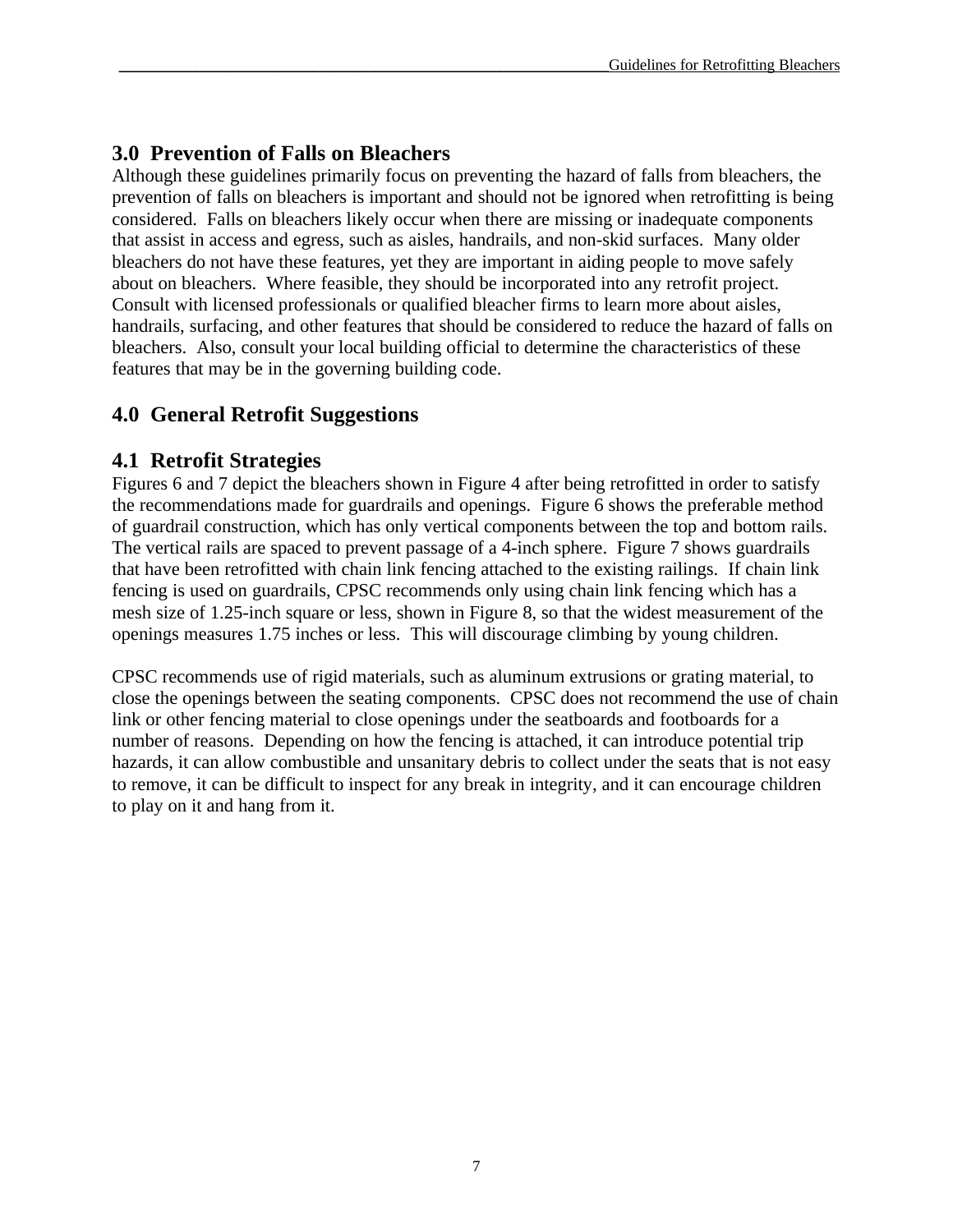



**Figure 6: Vertical guardrail members spaced to prevent passage of a 4-inch sphere**

**Figure 7: Guardrails with chain link fencing attached to the existing railings**



**Figure 8: Chain link fence with 1.25" mesh to discourage climbing by young children**

## **4.2 Retrofit Considerations - New Hazards**

Because the construction and setting of bleachers vary greatly, it is not possible to propose specific retrofit solutions that will work for all applications. The current structure and condition of the bleachers, as well as their environment, will dictate the appropriate materials and methods. Materials and methods used should prevent the introduction of new hazards. This includes possible tipover or collapse of bleachers due to improper structural loading of the retrofit hardware onto the bleachers. Depending on the weight of the additional components, combined with where and how they are attached to the bleachers, the stability of the structure could be compromised. Additional support structure or ground anchoring of the bleachers may be needed. Tipover can also result from additional wind loading on retrofitted solid members on portable and temporary bleachers that are used outdoors. In this case, semi-permanent anchors that will provide additional stability should be incorporated into the retrofit design. Poorly retrofitted guardrails that are not designed to accommodate the loading from people sitting and leaning on them can fail, creating another fall hazard. All retrofit solutions should be designed to the dead load, live load, wind load, and sway load requirements of the governing building code.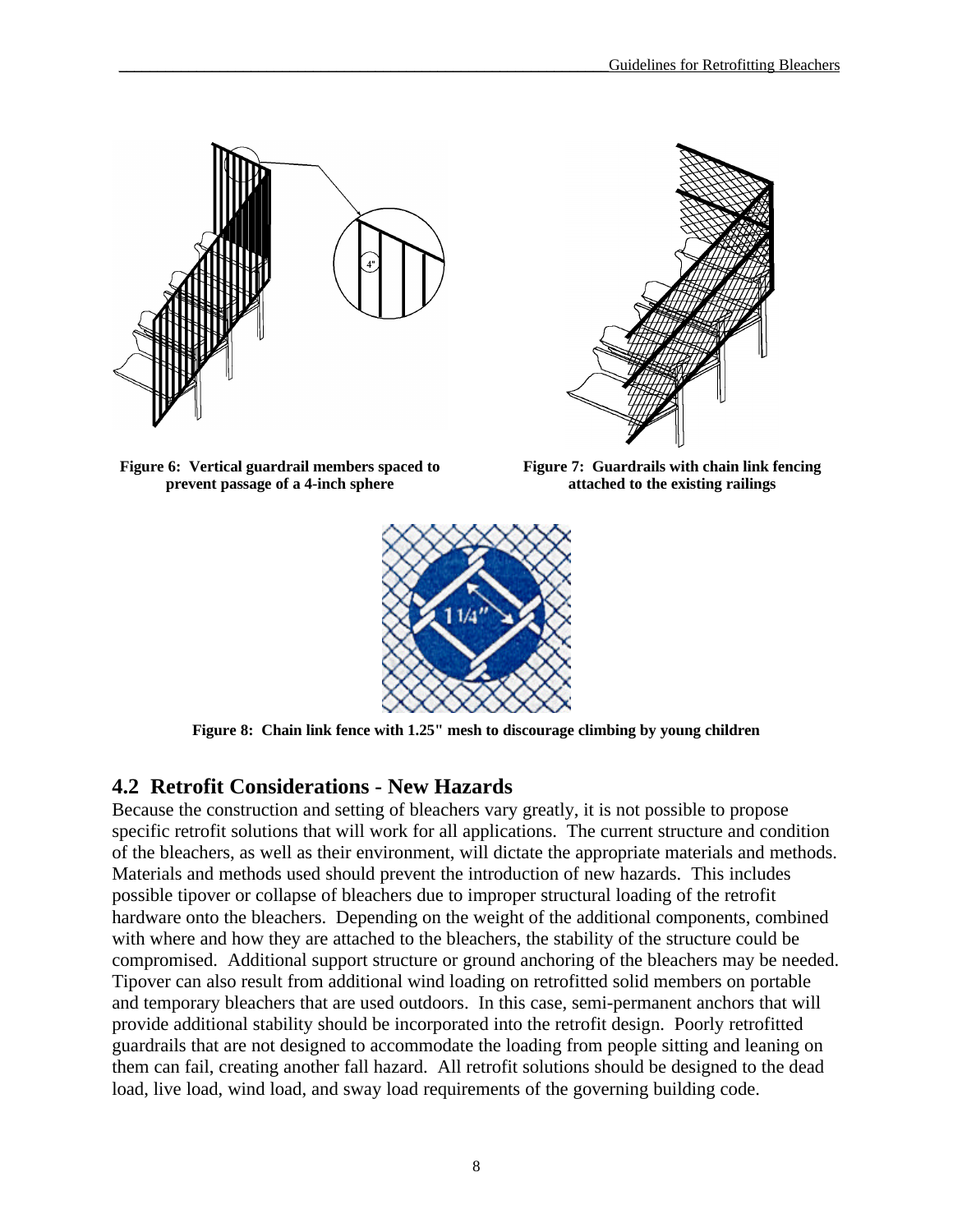In addition to instability, retrofits should not introduce contact or tripping hazards. For example, the retrofit should not have sharp points or edges, such as protruding bolt ends or unfinished edges on aluminum extrusions.

# **4.3 Retrofit Planning**

CPSC recommends consulting a licensed professional or qualified firm to design the best retrofit solution. A licensed professional engineer, registered architect, or company that is qualified to provide bleacher products and services, could perform this service. The option of replacing bleachers as opposed to retrofitting should also be considered. By considering the issues raised in these guidelines and working with a licensed professional or qualified company, it is possible to minimize the hazards of falls from and on bleachers. Prior to implementing any retrofit, however, the CPSC recommends consulting with the local building official to determine if a permit is required to make the alterations. Many jurisdictions require that the applicant obtain the services of a licensed design professional and submit engineering drawings before a permit will be issued.

# **5. Follow-Up Inspections and Maintenance**

Although the frequency of inspections should depend on the amount of use, CPSC recommends that bleachers be thoroughly inspected at least quarterly to identify any structural damage or degradation that could compromise safety. All problems should be corrected immediately. Inspections and maintenance should be carried out in a systematic manner by trained personnel. Documentation of these actions, including the date and signature of the person performing them, should be retained. A licensed professional engineer, registered architect, or company that is qualified to provide bleacher products and services should inspect the bleachers at least every two years and provide a written certification at such time that the bleachers are fit for use. Records of all incidents and injuries should be retained. This will help identify potential hazards or dangerous design features that should be corrected.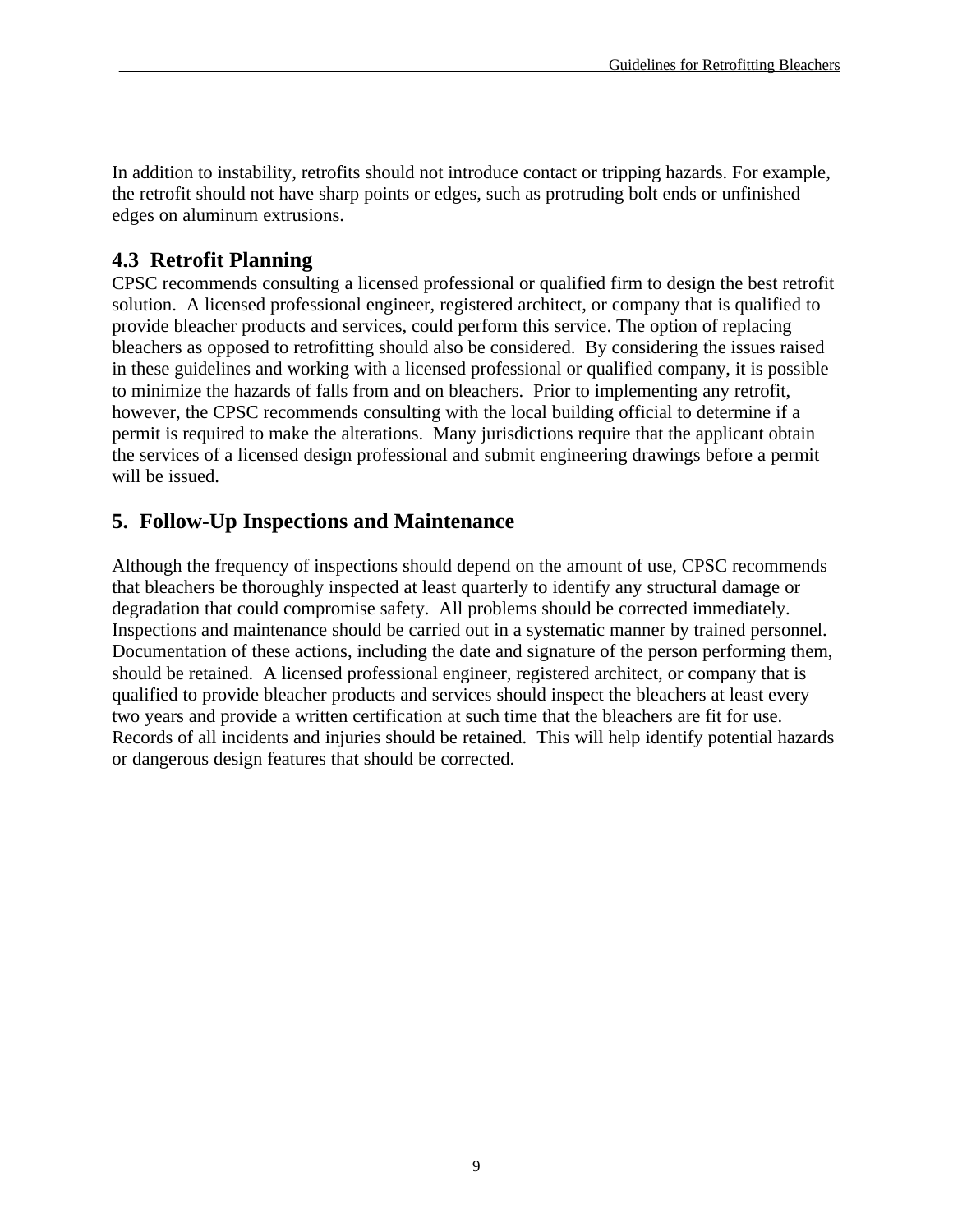# **Summary of Retrofit Recommendations**

- Guardrails should be present on the backs and portions of the open ends of bleachers where the footboard, seatboard, or aisle is 30 inches or more above the floor or ground below. Bleachers with the top row nominally 30 inches above the ground may be exempt from this recommendation.
- The top surface of the guardrail should be at least 42 inches above the leading edge of the footboard, seatboard, or aisle, whichever is adjacent.
- When bleachers are used adjacent to a wall that is at least as high as the recommended guardrail height, the guardrail is not needed if a 4-inch diameter sphere fails to pass between the bleachers and the wall.
- Any opening between components of the guardrail or under the guardrail should prevent passage of a 4-inch sphere.
- Any opening between the components in the seating, such as between the footboard, seatboard, and riser, should prevent passage of a 4-inch diameter sphere where the footboard is 30 inches or more above the ground and where the opening would permit a fall of 30 inches or more.
- The preferable guardrail design uses only vertical members as in-fill between the top and bottom rails. If there are openings in the in-fill that could provide a foothold for climbing, the widest measurement of the opening where the foot could rest should be limited to a maximum of 1.75 inches. Opening patterns that provide a ladder effect should be avoided. If chain link fencing is used on guardrails, it should have a mesh size of 1.25-inch square or less.
- Aisles, handrails, non-skid surfaces, and other items that assist in access and egress on bleachers should be incorporated into any retrofit project where feasible.
- The option of replacing bleachers as opposed to retrofitting should be considered.
- Materials and methods used for retrofitting should prevent the introduction of new hazards, such as bleacher tipover, bleacher collapse, guardrail collapse, and contact or tripping hazards.
- Bleachers should be thoroughly inspected at least quarterly by trained personnel and problems corrected immediately. Records of these actions should be retained.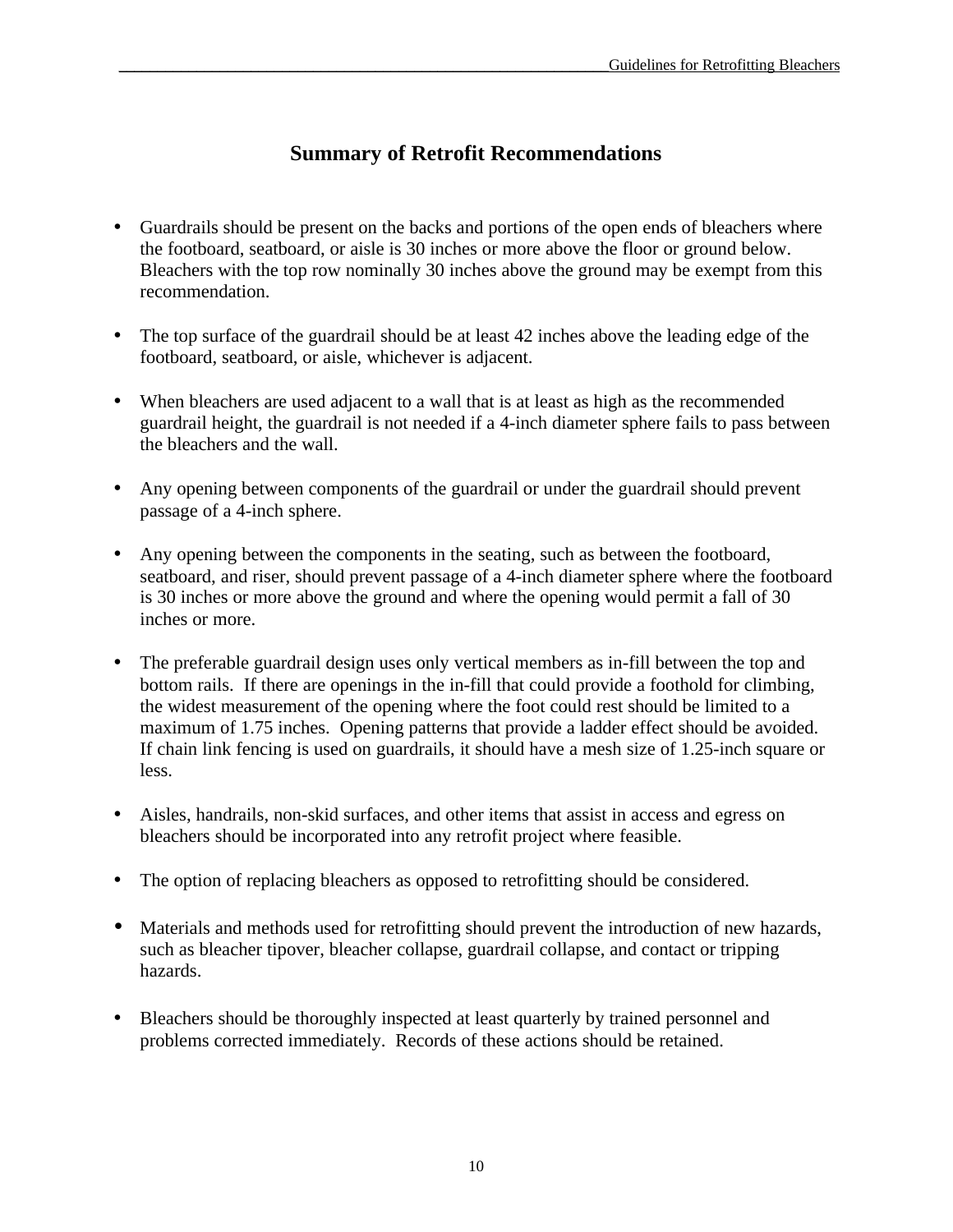- A licensed professional engineer, registered architect, or company that is qualified to provide bleacher products and services, should inspect the bleachers at least every two years and provide a written certification at such time that the bleachers are fit for use.
- Records of all incidents and injuries should be retained.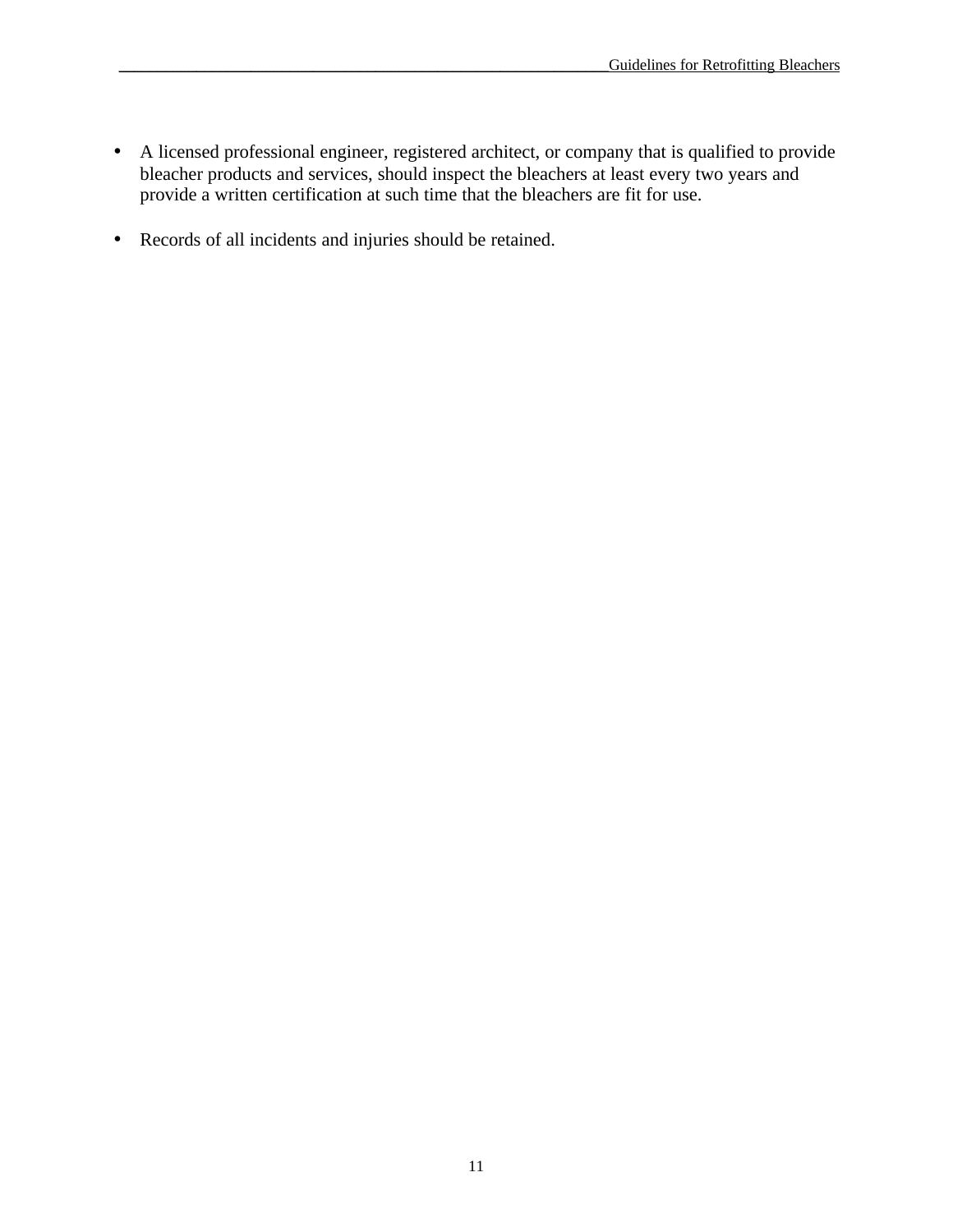# **Appendix**

An Overview of Current Code and Standard Requirements for Guardrails and Openings in Bleachers and Grandstands<sup>2</sup>

## **2000 International Building Code (IBC) of the International Code Council (ICC)**

Guardrails:

- Guardrails are required on open sides which are more than 30 inches above the floor or grade below. Guards must be at least 42 inches high, measured vertically above the leading edge of the tread, adjacent walking surface, or adjacent seatboard.
- Open guards shall have balusters or ornamental patterns such that a 4-inch diameter sphere cannot pass through any opening up to a height of 34 inches. From a height of 34 inches to 42 inches above the adjacent walking surfaces, a sphere of 8 inches in diameter shall not pass.

Openings:

- Where footboards are more than 30 inches above grade, openings between the seat and footboards shall not allow the passage of a sphere greater than 4 inches.
- When projected on a horizontal plane, horizontal gaps shall not exceed 0.25 inch between footboards and seatboards. At aisles, horizontal gaps shall not exceed 0.25 inch between footboards.

## **1999 National Building Code (NBC) of the Building Officials and Code Administrators (BOCA)**

Guardrails:

- Guards shall be located along open-sided walking surfaces which are located more than 15.5 inches above the floor or grade below. The guards shall be at least 42 inches in height measured vertically above the leading edge of the tread or adjacent walking surface.
- Open guards shall have balusters or be of solid material such that a sphere with a diameter of 4 inches cannot pass through any opening. Guards shall not have an ornamental pattern that would provide a ladder effect.

Openings:

- Openings between footboards and seatboards which are located more than 30 inches above the floor or grade below shall be provided with intermediate construction such that a sphere with a diameter of 4 inches cannot pass through the opening.
- On a horizontally projected plane, horizontal gaps between footboards and seatboards shall not exceed 0.25 inches.

<sup>&</sup>lt;sup>2</sup> This summary was current as of April 2000 and is provided for informational purposes only. The reference to the codes and standards in these guidelines is not an endorsement by CPSC, in entirety or in part.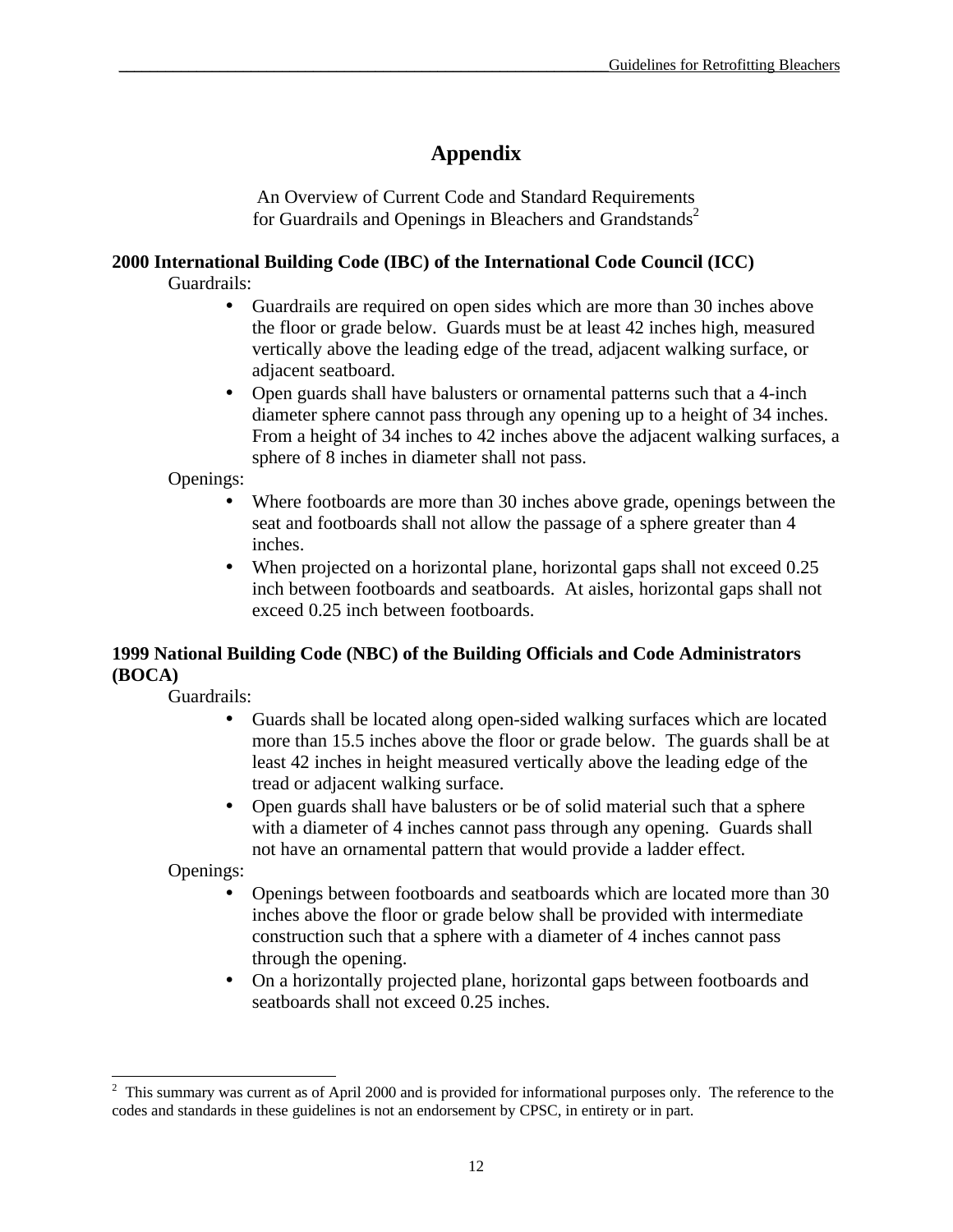#### **1997 Standard Building Code (SBC) of the Southern Building Code Congress International (SBCCI)**

Guardrails:

- Guardrails shall be located along open-sided walking surfaces and elevated seating facilities which are located more than 30 inches above the floor or grade below. Guardrails shall be not less than 42 inches in height measured vertically above the leading edge of the tread, adjacent walking surface, or adjacent seatboards.
- Open guardrails shall have intermediate rails or ornamental pattern such that a 4-inch diameter sphere cannot pass through any opening.

Openings:

When projected on a horizontal plane, there shall be no horizontal gaps exceeding 0.25 inch between footboards and seatboards. At aisles, there shall be no horizontal gaps exceeding 0.25 inch between footboards.

#### **1997 Uniform Building Code (UBC) of the International Conference of Building Officials (ICBO)**

Guardrails:

- Perimeter guardrails or enclosing walls or fencing shall be provided for all portions of elevated seating facilities which are more than 30 inches above grade or floor. Guardrails shall be 42 inches above the rear of a seatboard or 42 inches above the rear of the steps in an aisle when the guardrail is parallel and adjacent to the aisle.
- Open guardrails shall have intermediate rails or ornamental pattern such that a sphere 4 inches in diameter cannot pass through.

Openings:

• The open vertical space between footboards and seats shall not exceed 9 inches when footboards are more than 30 inches above grade.

## **2000 National Fire Protection Association (NFPA) 101 Life Safety Code**

Guardrails (Applies to both new construction and existing installations):

- Guardrails are required on open sides which are more than 48 inches above adjacent ground. Guards must be at least 42 inches above the aisle or footboard or at least 36 inches above the seatboard, whichever is adjacent. The guardrail is exempted where an adjacent wall or fence affords an equivalent safeguard.
- Openings in guardrails cannot allow passage of a 4-inch diameter sphere.

Openings (Applies to both new construction and existing installations):

- Vertical openings between footboards and seatboards cannot allow passage of a 4-inch diameter sphere where footboards are more than 30 inches above grade.
- Openings in footboards cannot allow passage of a 0.5-inch diameter sphere.